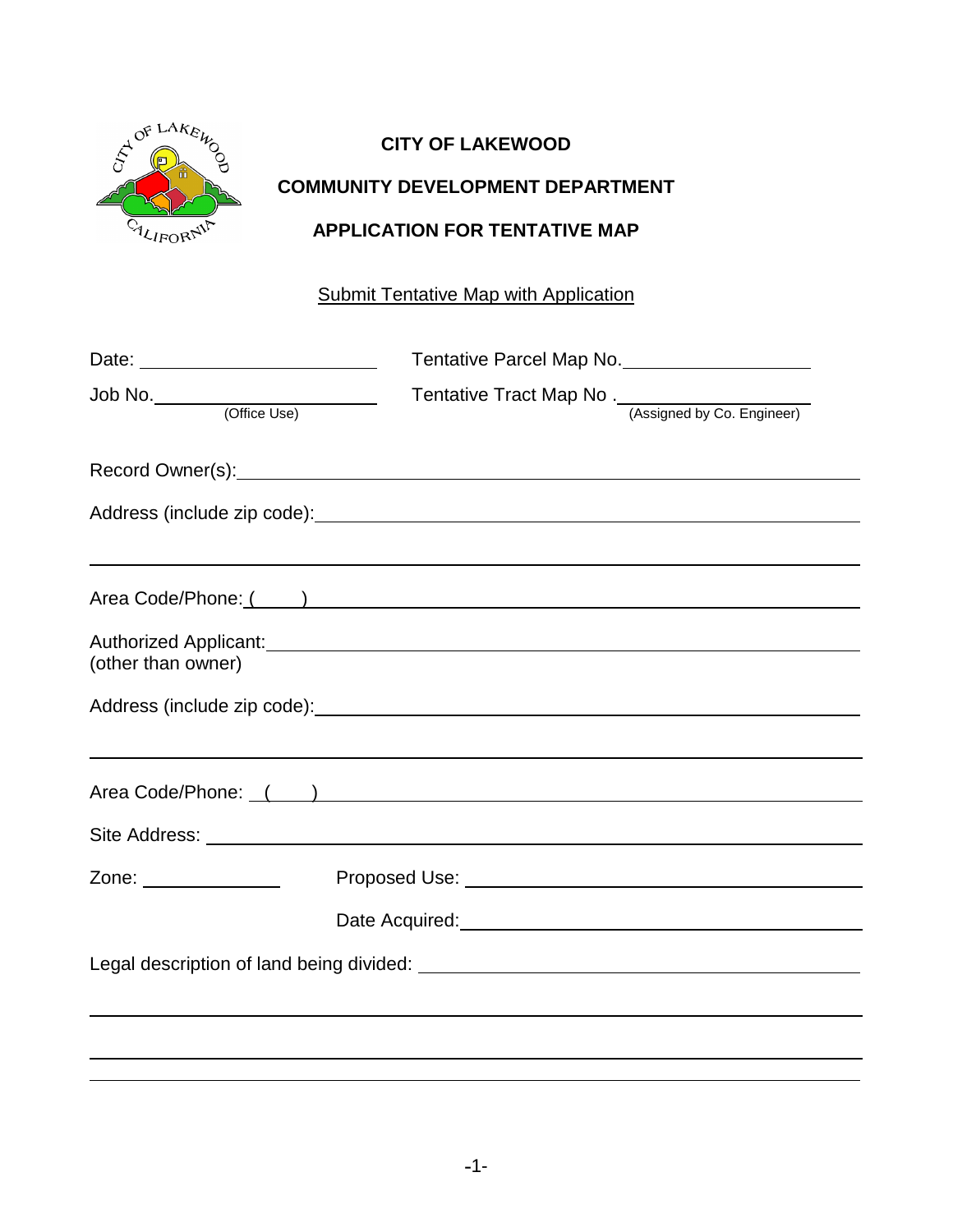| Number of lots proposed and square footage of each: ____________________________                                                                                                                                                    |  |  |  |                     |
|-------------------------------------------------------------------------------------------------------------------------------------------------------------------------------------------------------------------------------------|--|--|--|---------------------|
|                                                                                                                                                                                                                                     |  |  |  |                     |
|                                                                                                                                                                                                                                     |  |  |  |                     |
|                                                                                                                                                                                                                                     |  |  |  |                     |
|                                                                                                                                                                                                                                     |  |  |  |                     |
|                                                                                                                                                                                                                                     |  |  |  |                     |
| Name: Name:                                                                                                                                                                                                                         |  |  |  |                     |
|                                                                                                                                                                                                                                     |  |  |  |                     |
| Area Code/Phone: ( )                                                                                                                                                                                                                |  |  |  |                     |
| <b>Utility Companies:</b>                                                                                                                                                                                                           |  |  |  |                     |
| Phone: Phone Phone Phone Phone Phone Phone Phone Phone Phone Phone Phone Phone Phone Phone Phone Phone Phone Phone Phone Phone Phone Phone Phone Phone Phone Phone Phone Phone Phone Phone Phone Phone Phone Phone Phone Phone      |  |  |  |                     |
| Gas: _________________________                                                                                                                                                                                                      |  |  |  | Cable: <u>cable</u> |
|                                                                                                                                                                                                                                     |  |  |  |                     |
|                                                                                                                                                                                                                                     |  |  |  |                     |
| Water line size: Water line size:                                                                                                                                                                                                   |  |  |  |                     |
|                                                                                                                                                                                                                                     |  |  |  |                     |
| Sewer line size: <u>example and the state of</u> the size of the size of the state of the state of the state of the state of the state of the state of the state of the state of the state of the state of the state of the state o |  |  |  |                     |
| Distance to manhole: <u>contract and the contract of the contract of the contract of the contract of the contract of</u>                                                                                                            |  |  |  |                     |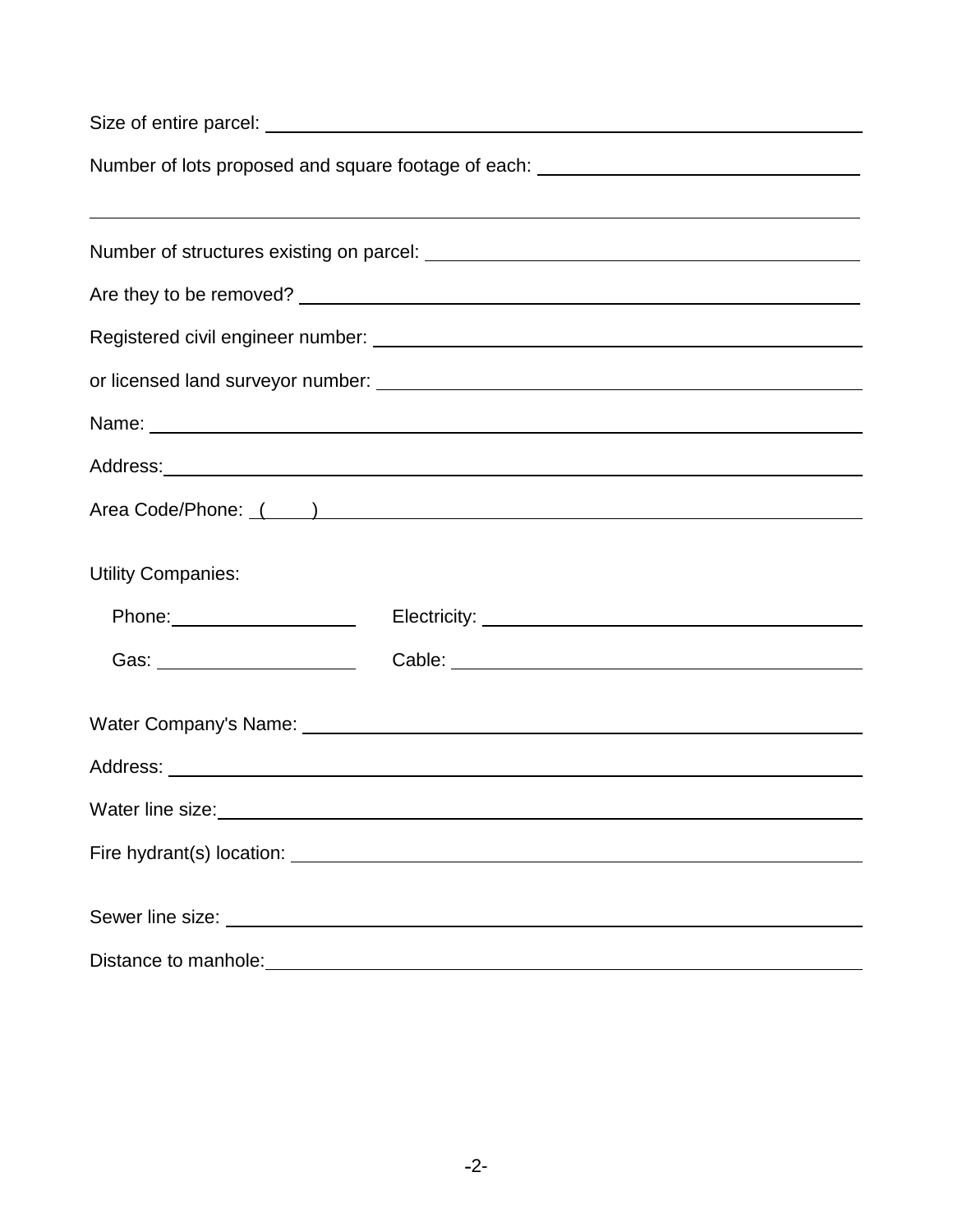Street improvements needed (please check):

pavement\_\_\_\_\_\_\_\_\_\_ curbs\_\_\_\_\_\_\_\_\_ sidewalks\_\_\_\_\_\_\_\_\_

street signs\_\_\_\_\_\_\_\_\_ street lights\_\_\_\_\_\_\_\_\_

Construction start date:

Completion date:

Grading of Lots by Applicant? Yes\_\_\_\_\_ No \_\_\_\_\_ Amount of Cut: \_\_\_\_\_\_\_\_\_\_\_\_\_\_\_\_\_

Amount of Fill: \_\_\_\_\_\_\_\_\_\_\_\_\_\_\_\_\_\_\_ (show necessary grading design on site plan or tentative map)

OWNER'S SIGNATURE:

**Signature** 

Print Name

----------------------------------------------------------------------------------------------------------------------------

### **Petitioner - Do Not Write Here**

Date Tentative Map received: Fee received: \$

Received by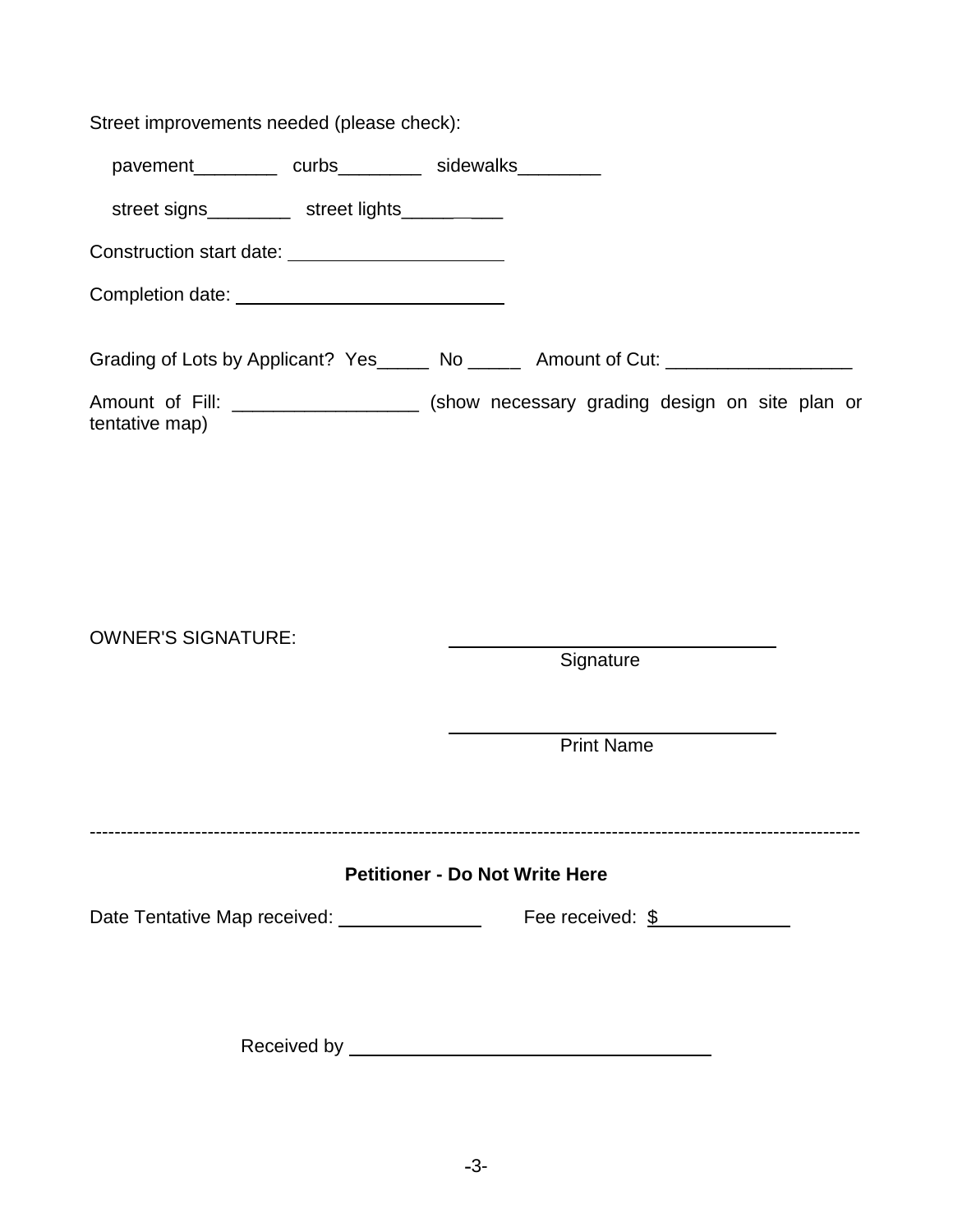#### CITY OF LAKEWOOD COMMUNITY DEVELOPMENT DEPARTMENT

### **CONTENTS REQUIRED ON THE SUBDIVISION MAP**

The map shall be prepared by or under the direction of a registered Civil Engineer or a Licensed Land Surveyor. Scale of the map shall not be less than 1" to 100'. The tentative tract or parcel map shall show and contain the following:

- 1. The tract or parcel map number, name, or designation.
- 2. Sufficient legal description of the land as to define the boundaries of the proposed tract or minor subdivision.
- 3. Name and address of subdivider and of registered civil engineer or licensed surveyor, if any.
- 4. The locations, names, and existing widths of all adjoining highways, streets, or ways.
- 5. The width and approximate grades of all highways, streets, and ways within such proposed subdivision.
- 6. The width and approximate locations of all existing or proposed easements, whether public or private, or roads, drainage, sewers, or public utility purposes.
- 7. Approximate radius of all curves.
- 8. The approximate lot layout and the approximate dimensions of each lot.
- 9. Approximate locations of all areas subject to inundation or storm water overflow and the locations, width, and directions of flow of all watercourses.
- 10. Source of water supply, if any.
- 11. Proposed method of sewage disposal, if any. Also show location of existing sewage disposal components, including house laterals with distance to old and new lot lines.
- 12. Use of property proposed.
- 13. Proposed public areas, if any.
- 14. Approximate contours where topography controls the street layout. In addition, a 200 foot radius map of the site shall be provided showing topographic contours.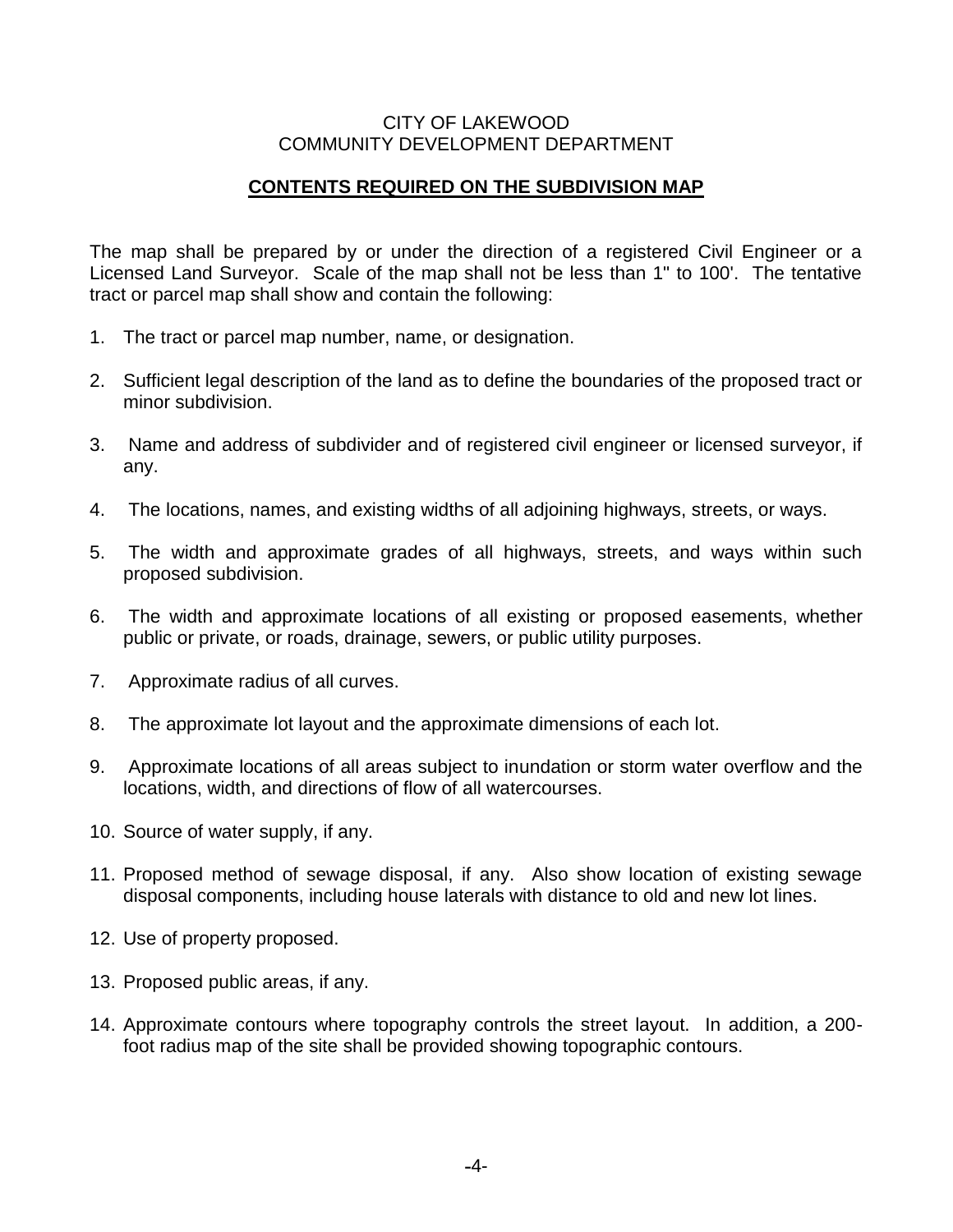- 15. Date, north point, and scale.
- 16. Number for each lot.
- 17. Approximate location of each area covered by trees with a statement of the nature of the cover and the kind and approximate location of all trees standing within the boundaries of proposed public rights-of-way.
- 18. Approximate location and outline to scale of each building or structure which is not to be moved in the development of the subdivision. Distances of each building or structure to old and new lot lines shall also be shown.
- 19. Each street shown by its actual street name or by temporary name or letter for purpose of identification until the proper name of such street is determined.
- 20. Proposed and/or existing zoning of each lot shown on the tentative tract or parcel map.

If it is impossible or impractical to place upon the tentative tract or tentative parcel map any matter hereinabove in this section required, such matter or information shall be furnished in a written statement which shall be submitted with such map.

#### **Following are the minimum lot sizes for all new subdivisions:**

- 1. Where the parcel to be divided is zoned R-1, R-A, or A, the minimum lot area shall be 6,000 square feet, with a frontage of not less than 60 feet and a depth of not less than 100 feet.
- 2. Where the parcel to be divided is zoned C-1, C-3, C-4, M-1, or M-2, the minimum lot area shall not be less than 6,500 square feet with a frontage of not less than 65 feet and a depth of not less than 100 feet.

Notwithstanding the foregoing, lots of lesser frontage, depth, and area in a particular subdivision may be approved by the Advisory Agency in the case of a minor subdivision or by the City Council in the case of a major subdivision. The Advisory Agency or City Council's determination may be warranted by reasons of circumstances peculiar to the proposed subdivision or by desire to protect and maintain the public's peace, health, safety and welfare.

#### **Frontage Exceptions**

In all zones there shall be lot frontage on a street, except in the PD, C or M zones, where a common area for ingress and egress is shared by the lots contained in the subdivision.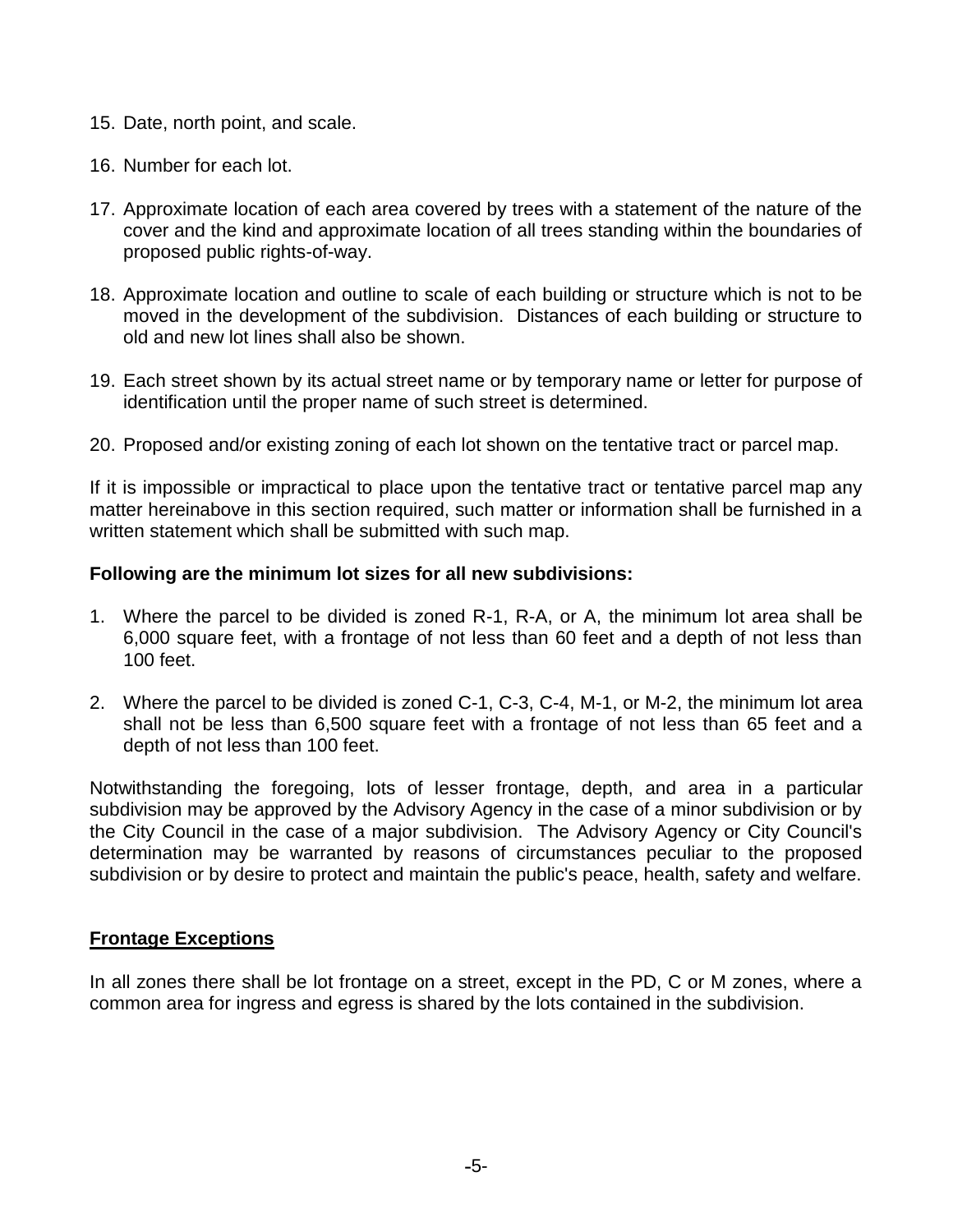### CITY OF LAKEWOOD COMMUNITY DEVELOPMENT DEPARTMENT

## **I. TENTATIVE MAP SUBMITTAL REQUIREMENTS**

## **A. Number of Tentative Maps to be Submitted:**

Submit a PDF copy of the map to the Community Development Department, either by e-mail, compact disk, or portable drive, and twelve (12) hardcopies of the tentative map and related drawings. Submitted items will not be returned.

## **B. Fees Paid to City of Lakewood**

The application shall include fees payable to the City of Lakewood for review of the map. Consult with the City of Lakewood Planning Section to determine the appropriate map process for your project.

| <b>Process</b>                                                            | Fee     |
|---------------------------------------------------------------------------|---------|
| Application for a Tentative Tract Map                                     | \$2,180 |
| Application for a Tentative Parcel Map where a Final Map is required      | \$1,040 |
| Application for a Tentative Parcel Map where a Final Parcel Map is waived | \$700   |
| per Section Lakewood Municipal Code 9215.G                                |         |
| Appeal of Tentative Parcel Map                                            | \$300   |
| Certificate of Compliance                                                 | \$90    |
| <b>CC&amp;R Review</b>                                                    | \$690   |
| <b>Final Tract Map</b>                                                    | \$580   |
| <b>Final Parcel Map</b>                                                   | \$315   |
| Certificate of Compliance (where a Final Parcel Map is waived)            | \$90    |

## **C. County Engineer Deposit**

County Engineer Deposits shall be payable to the City of Lakewood. The deposits are used to reimburse the County for review of the tentative maps. If the deposit exceeds County Engineer cost for map checking, then a refund will be made to applicant after completion of the project. If deposit is deficient, the City will notify the applicant and the applicant must provide the City the requested balance in order for the map checking to proceed.

| <b>Process</b>                                                                              | Fee      |  |  |  |
|---------------------------------------------------------------------------------------------|----------|--|--|--|
| Application for Tentative Parcel Map with 4 or less lots                                    | \$6,464  |  |  |  |
| Application for Tentative Tract Map with 5-10 lots                                          | \$6,494  |  |  |  |
| Application for Tentative Tract Map with 11-25 lots                                         | \$14,106 |  |  |  |
| Application for Tentative Tract Map with 26 or more lots - See current Los Angeles County   |          |  |  |  |
| Department of Public Works - Land Development Division Fee Schedule at:                     |          |  |  |  |
| https://dpw.lacounty.gov/ldd/web./                                                          |          |  |  |  |
| Final Map Submittal - Applicant shall file their final maps and pay proper fees directly to |          |  |  |  |
| Los Angeles County.                                                                         |          |  |  |  |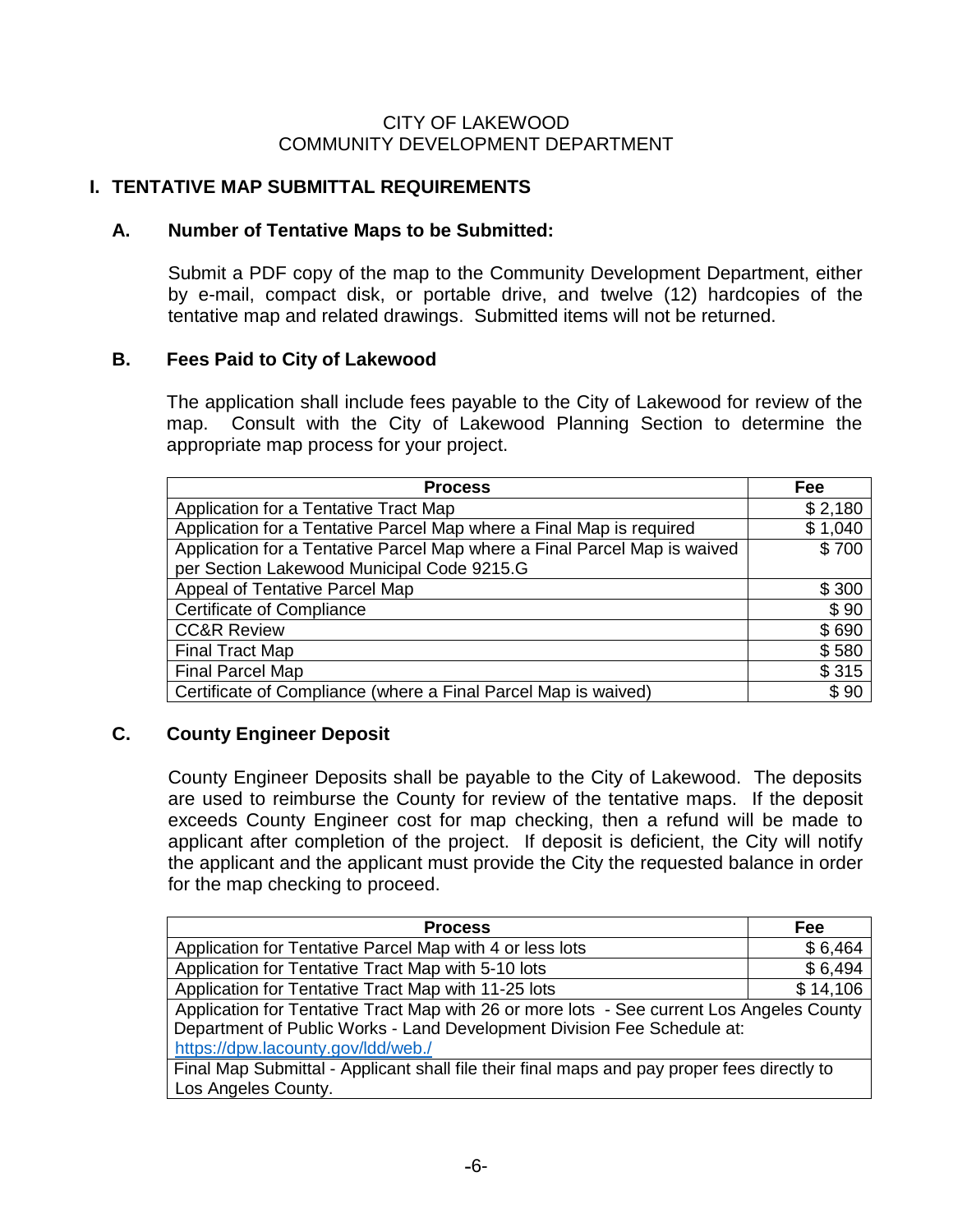### **D. County of Los Angeles Fire Department**

The City will forward copies of your initial map to the County of Los Angeles Fire Department. The applicant shall contact the County of Los Angeles Fire Department directly for their application forms and to pay applicable fees.

### **E. Architectural Plans**

Architectural plans are required to be submitted for all subdivisions for which a construction plan is known or proposed. Fifteen (15) copies of the following must be submitted:

- 1. Site plan
- 2. Floor plans
- 3. Elevations
- 4. Landscape plans
- 5. One (1) colored rendering or elevation must also be submitted.

The above-mentioned plans are also required on nonresidential subdivisions when a definite project is proposed and known at the time the subdivision application is made.

### **F. Recreation Fee**

A recreation fee may be required to be paid prior to approval of the final map when the project is a residential subdivision. Applications for residential subdivisions must, therefore, be accompanied by an appraisal of the land to be subdivided. Said appraisal must be done by a qualified State licensed real estate appraiser within the six (6) months preceding the public hearing on the tentative map. The appraisal is needed to determine the recreation fee, if any, that will be required prior to final map approval.

### **G. Additional Items for Submittal are as follows:**

- 1. A completed Initial Study Form.
- 2. A 500' radius map showing zoning and land uses of property within the radius.
- 3. Title Report of property being subdivided.
- 4. A 300' radius map with a corresponding Property Ownership List of properties within a 300-foot radius of subject subdivision (names and complete mailing addresses of property owners); one (1) set of mailing labels is required for Tentative Parcel Maps and two (2) sets for Tentative Tract Maps.
- 5. One copy of the application form must be attached to each Tentative Map.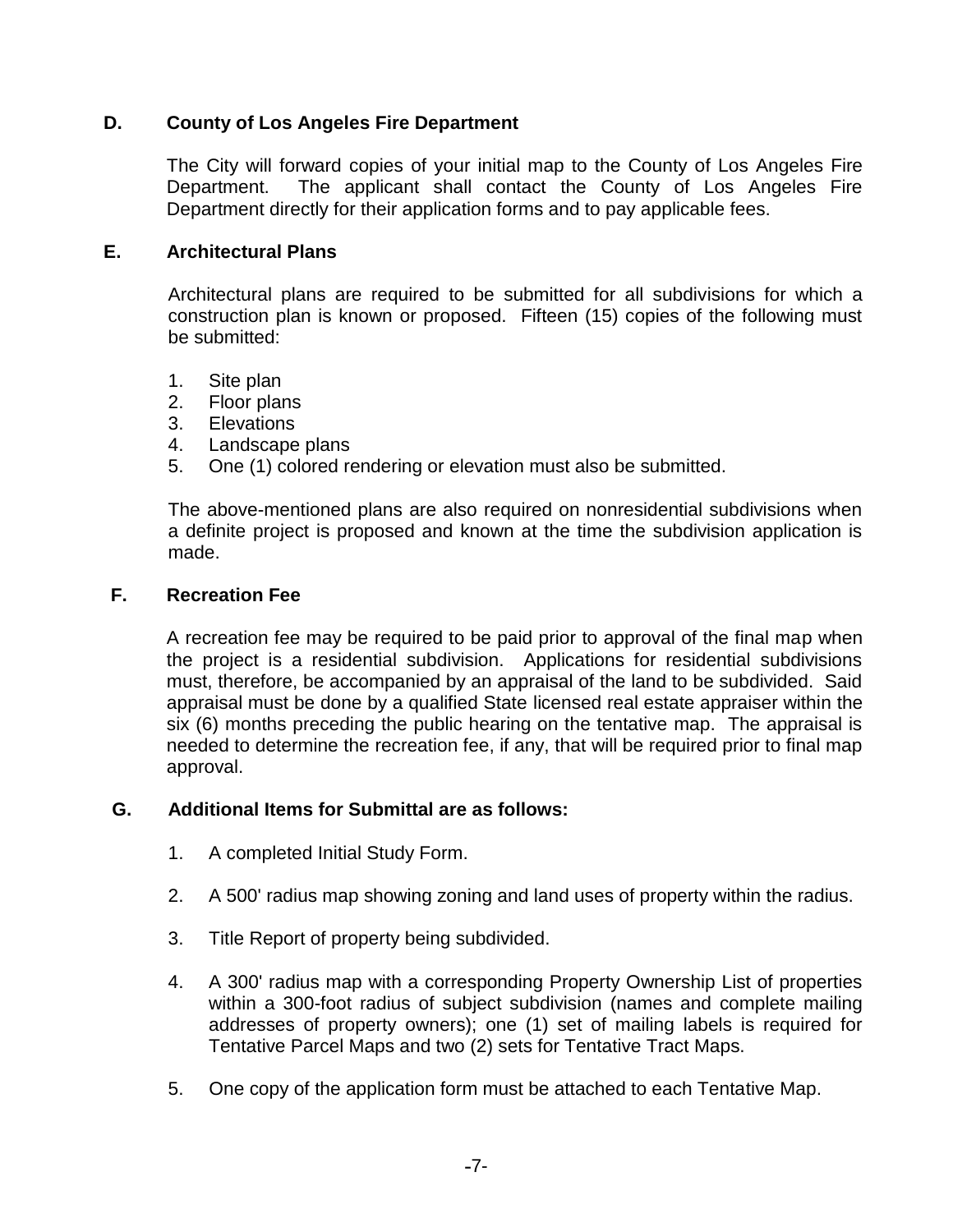6. One electronic copy of the soils report must be submitted with every application for a Tentative Parcel Map or Tentative Tract Map.

#### **H. Review Process**

After your subdivision application is submitted and accepted, your application and tentative map will be forwarded to other City departments, the Los Angeles County Department of Public Works - Land Development Division, the Los the County of Los Angeles Fire Department, any other agencies as appropriate.

A Division of Land Committee meeting will be scheduled approximately six weeks after your application is submitted and accepted. The conditions of approval for your subdivision will be presented at the Division of Land Committee meeting. It is necessary for you or your representative to be present at that meeting. The applicant will revised the tentative map to reflect the conditions of approval. After the tentative map is revised, the applicant will transmit copies of the revised map directly to the Los Angeles County Department of Public Works - Land Development Division, the Los the County of Los Angeles Fire Department, any other agencies that have requested to review the revised map.

Tentative Parcel Maps. After all agencies have recommended approval of the tentative parcel map, the City will prepare a Notice of Intended Decision, which is followed by a 10-day public notice period. A Director's Report and a Director's Decision is prepared after the public notice period. The Director's Decision will represent approval or denial of the tentative parcel map. The Director's Decision may be appealed to the Planning and Environment Commission.

Tentative Tract Maps. After all agencies have recommended approval of the tentative tract map, the City will release a public notice, which is followed by a 10 day public notice period. A report is then prepared and considered by the Planning and Environment Commission for approval or denial of the tentative parcel map. The Planning and Environment Commission's action may be appealed to the City Council.

### **I. Processes**

Project may involve more than just subdivision approval. Projects often require other approvals from the Development Review Board or approval of a Conditional Use Permit. Occasionally, a General Plan Amendment and/or Zone Change is required. You should inquire with a City planner to see if other approvals are required, what additional information is required to be submitted, and whether or not such other approvals can be sought simultaneously with the application for a subdivision.